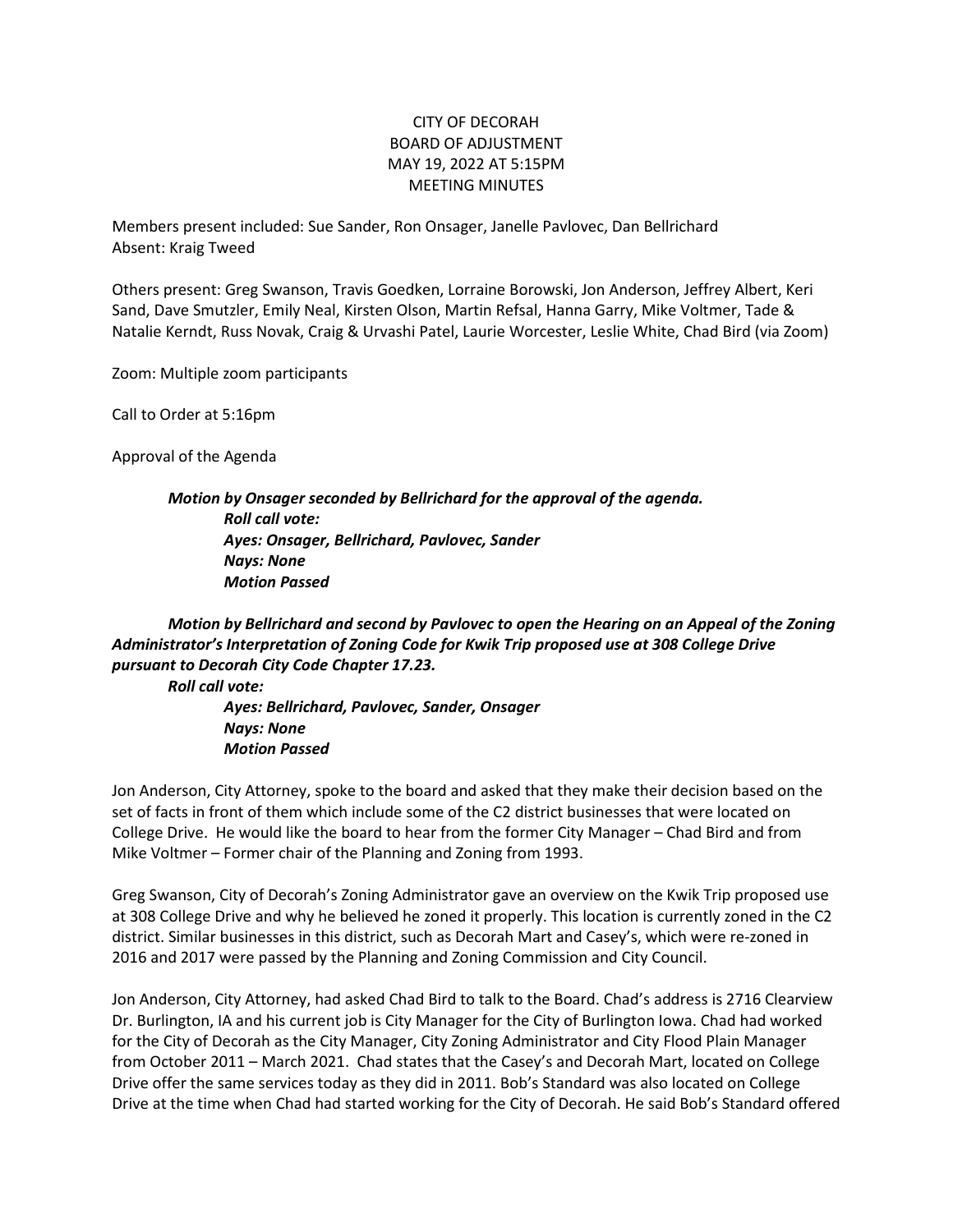maintenance repair and fuel services. He couldn't remember if it had a car wash bay. In 2016, Casey's located on College Drive had a site plan review done because they wanted to expand the store. In 2017, Decorah Mart had submitted a sign permit for their store along with some concrete work.

Jon Anderson, City Attorney, had asked Mike Voltmer to talk to the Board. Mike's address is 2806 College Drive. Mike was Chairman of the Planning and Zoning Commission in 1992 and 1993. He was also Chairman of the Planning and Zoning Comprehensive Plan. The Comprehensive Plan was in place to update the city zoning and city facilities, streets. The last time this was updated was in 1973. A firm in Des Moines had helped them get the Plan in place. It took them almost two years to get the new zoning plan completed.

#### Appellants:

Martin Refsal: 308 Day Street

Hanna Garry: 602 North Street

Martin would like the board to look at what the current zoning ordinance states and not go by what it doesn't state. Hanna said that gas stations are stated to be allowed in the C1 district. She stated that the similar uses the Zoning Administrator used between a gas station and convenience store were not similar to what a gas station is labeled as in the C2 district.

#### Interested Parties:

Tade Kerndt – property owner of the proposed Kwik Trip at 308 College Drive. Tade introduced his attorney Adam Van Dyke and Karen Karr with Brown Winick, located at 666 Grand Ave #2000, Des Moines, IA 50309. Karen had stated that the language in the ordinance is what needs to be looked at. The ordinance states that retail sales are allowed. Karen would like the Board to support the decision of the Zoning Administrator because the ordinance states that gas stations are a retail use, along with a wash station.

### *Sue Sander, Board Chair, called for a five minute recess at 6:50pm. Sue Sander, Board Chair, reconvened the meeting at 6:55pm.*

Public Comment: Each person has three minutes to speak

Jim Tripp – wrote a letter 707 Center Ave. Decorah, IA 52101 He is in support of the appeal due to conversations with neighbors and his own research in the zoning codes.

Spencer McKinney – wrote a letter 1105 Nordic Dr. Decorah, IA 52101 He is in support of Kwik Star coming to Decorah. Kwik Star offers more than most convenience stores.

Kate Scott 405 E Broadway St. Decorah, IA 52101 She is against Kwik Star on College Drive. She said Kwik Star is allowed in the C1 district, not in the C2 district.

Brandon Schmitt 107 Quarry St. Decorah, IA 52101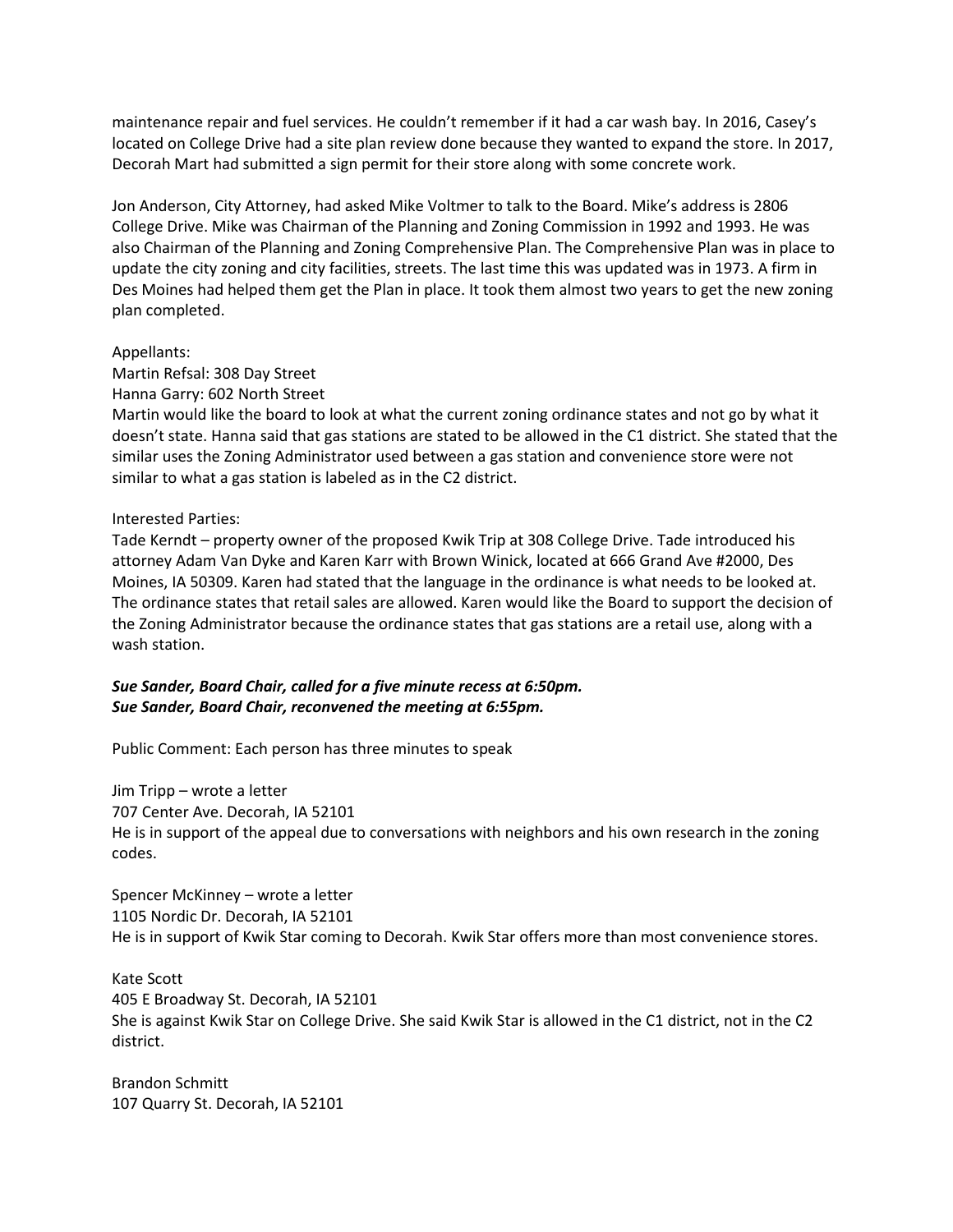He is against Kwik Star coming on College Drive. He said that it will lower his property value.

Deb Schmitt 107 Quarry St. Decorah, IA 52101 Wants the Board to look at zoning codes.

LeRoy Smith 409 Day St. Decorah, IA 52101 He is against Kwik Star on College Drive. He said it is not zoned properly.

Becky Schrandt-Miles 209 Mound St. Decorah, IA 52101 She is against Kwik Star on College Drive. Kwik Star is classified as a gas station.

Liz Rog 1591 Manawa Trail Rd. Decorah, IA 52101 She is against Kwik Star on College Drive. She said gas stations don't belong in the C2 District.

Russell Novak 2036 Grandview Rd. Decorah, IA 52101 He is in support for Kwik Star to come on College Drive. He said gas stations have changed in the last 30 years. Gas stations and convenience stores should both be allowed in the C2 district.

Bailey Loots 1850 Canoe Valley Rd. Decorah, IA 52101 She is against Kwik Star on College Drive. Gas stations are allowed in C1 not in C2.

Maya Rasmussen 1850 Canoe Valley Rd. Decorah, IA 52101 She is against Kwik Star on College Drive. She said a change in major roadways deserves a change from C2 to a C1 district, since this isn't happening, it should stay as a C2 district.

Mary Wagner 311 View Street. Decorah, IA 52101 She read a letter from her husband. They support Kwik Star on College Drive. He would like Decorah to thrive.

Sara Cousins 2215 Middle Calmar Rd. Decorah, IA 52101 She is against Kwik Star on College Drive. She doesn't think it was zoned properly.

Herb Hageman

300 Pleasant Hill Drive. Decorah, IA 52101

He is in support for Kwik Star on College Drive. Herb said with Locust Road and Pole Line Road coming to that intersection, it will be utilized. He said Kwik Star has done this for some time and they know what they are doing.

Charles Lore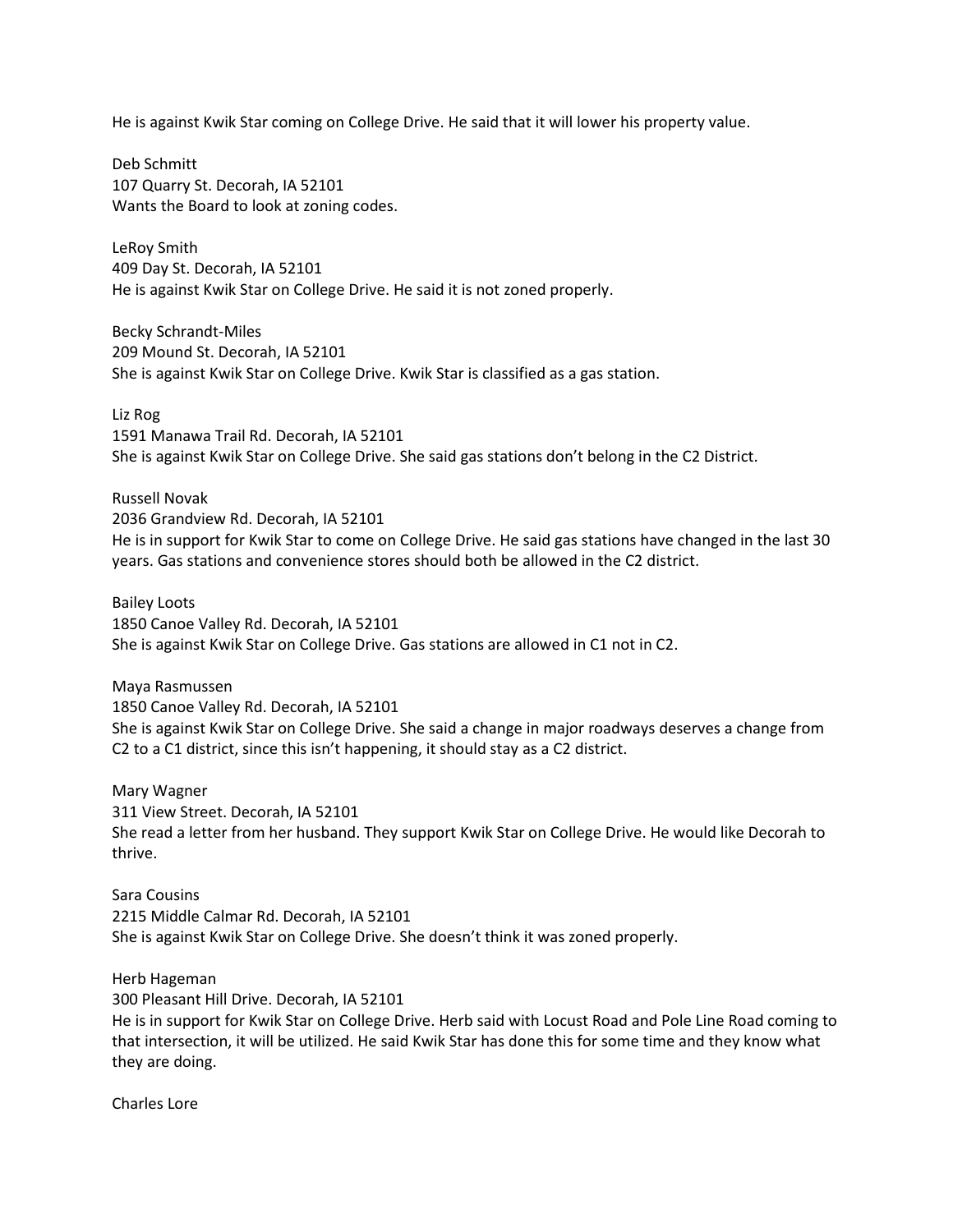808 Ridge Rd. Decorah, IA 52101 He is in support for Kwik Star. He believes it will give Luther College students job opportunities. It will also be helpful for bus drivers.

Cy Nelson 505 Leif Erikson Drive. Decorah, IA 52101 He is against Kwik Star on College Drive. He thinks it is too big for down town Decorah.

Darrel Jensen 803 Serenity Court. Decorah, IA 52101 He is against Kwik Star on College Drive. He thinks it's an awful project and the community will suffer.

Megan Wachholz 409 Day Street. Decorah, IA 52101 She is against Kwik Star on College Drive. She doesn't think 20 gasoline pumps belong on College Drive.

# *Motion by Onsager and Second by Pavlovec to close of the Hearing on an Appeal of the Zoning Administrator's Interpretation of Zoning Code for Kwik Trip proposed use at 308 College Drive pursuant to Decorah City pursuant to Decorah City Code Chapter 17.28.*

*Roll Call Vote: All Ayes Nays: None Motion Passed*

Rules of Conduct -

Sue Sander, Board Chair, said that Kwik Trip brings neighborhood convenience, retail sales and services. She stated that the terminology has changed over the years and that gas station and convenience store have similar meaning.

Ron Onsager, Board Member, said that the definition of a gas station is out of date. Convenience store is primarily a retail business. A significant part of the items Kwik Star sells are grocery and retail items. Kwik Star serves drive in, ready to eat food.

Janelle Pavlovec, Board Member, said that Ron had said all the things that she would have said.

Dan Bellrichard, Board Member, said that the different zoning districts list the some of the same permitted uses. The two current businesses on College Drive have been treated as a permitted use.

*Motion by Onsager and Second by Sander to deny the Appeal of the Zoning Administrator's Interpretation of Zoning Code for Kwik Trip proposed use at 308 College Drive pursuant to Decorah City Code Chapter 17.23.* 

*Roll Call Vote: All Ayes Nays: None Motion Passed*